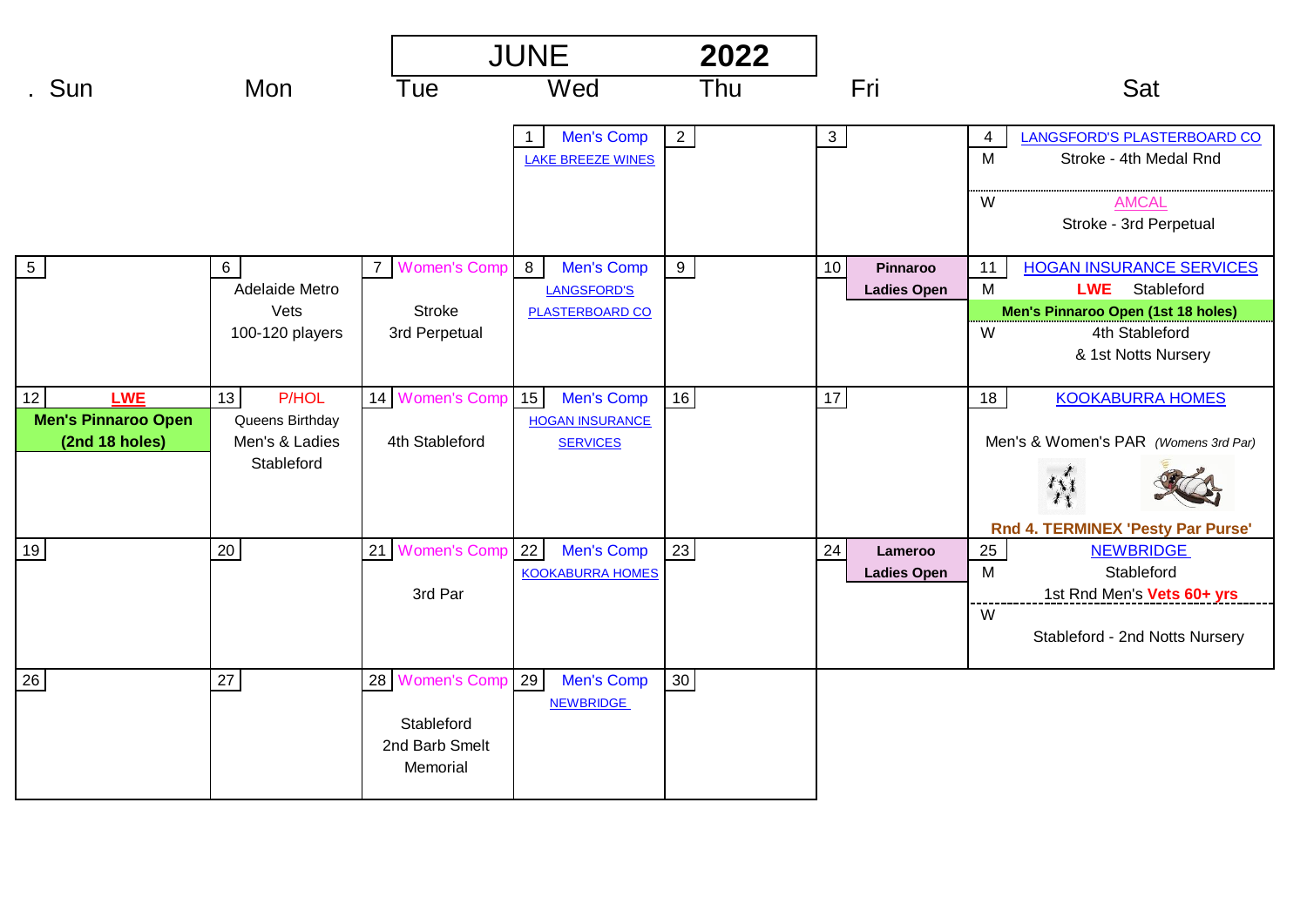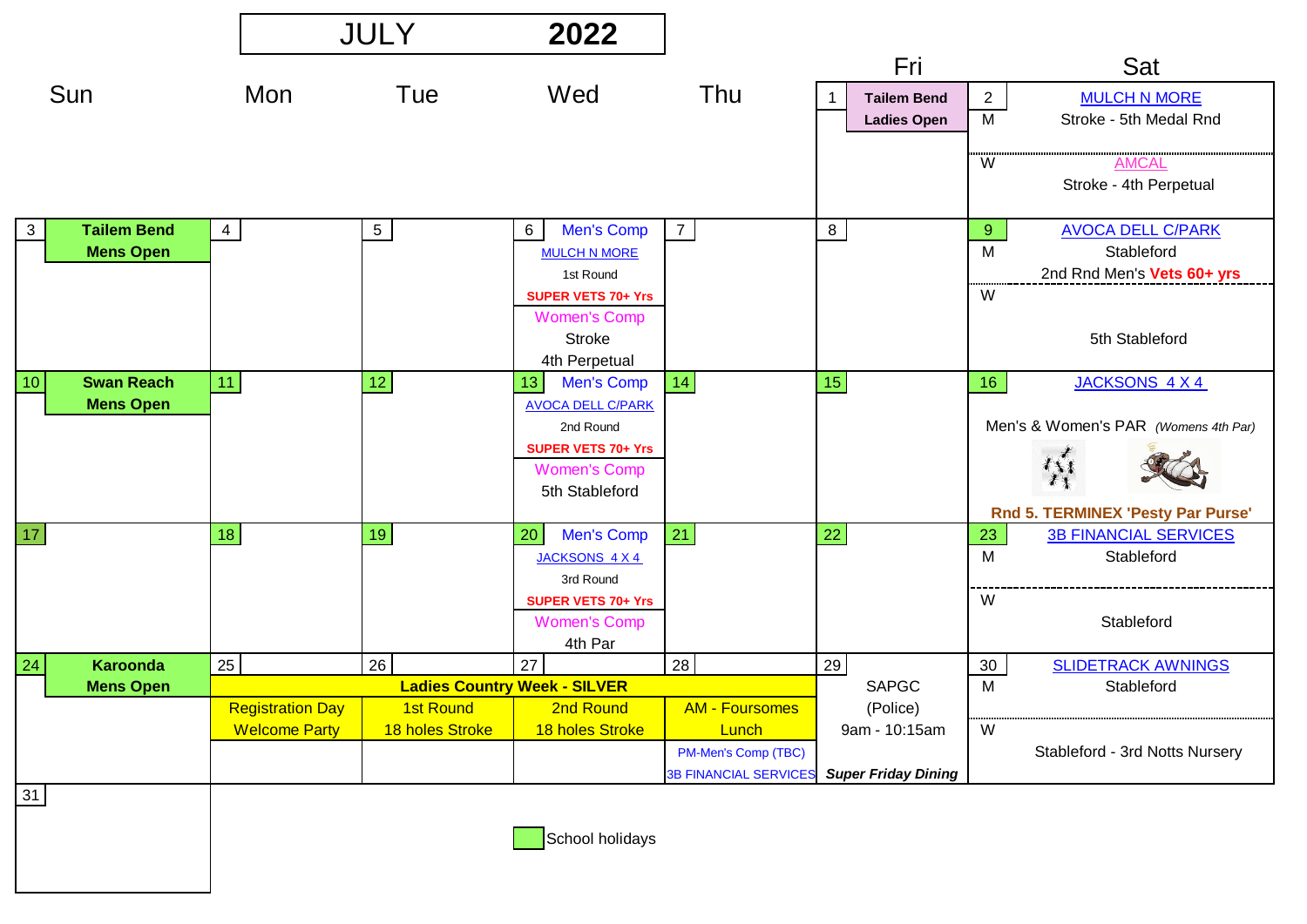|                |                                              |             | <b>AUGUST</b>                                                                                                                       | 2022           |                                               |                                                                                                                               |
|----------------|----------------------------------------------|-------------|-------------------------------------------------------------------------------------------------------------------------------------|----------------|-----------------------------------------------|-------------------------------------------------------------------------------------------------------------------------------|
| Sun            | Mon                                          | Tue         | Wed                                                                                                                                 | Thu            | Fri                                           | Sat                                                                                                                           |
|                | $\overline{1}$                               | $2^{\circ}$ | <b>Men's Comp</b><br>3 <sup>1</sup><br><b>SLIDETRACK AWNINGS</b><br><b>Women's Copy</b><br>Stableford<br>3rd Barb Smelt<br>Memorial | $\overline{4}$ | $5\overline{)}$                               | <b>DUTTON MOTORS</b><br>$6\overline{}$<br>M<br>Stroke - 6th Medal Rnd<br><b>AMCAL</b><br>W<br>Stroke - 5th Perpetual          |
| $\overline{7}$ | $8\phantom{1}$                               | 9           | Men's Comp<br>10 <sup>1</sup><br><b>DUTTON MOTORS</b><br><b>Women's Copy</b><br><b>Stroke</b><br>5th Perpetual                      | 11             | 12<br><b>Swan Reach</b><br><b>Ladies Open</b> | <b>DAISH IRRIGATION</b><br>13<br>M<br>Stableford<br>3rd Rnd Men's Vets 60+ yrs<br>W<br>Stableford - 2nd Vets                  |
| 14             | 15                                           | 16          | <b>Men's Comp</b><br>17 <sup>1</sup><br><b>DAISH IRRIGATION</b><br><b>Women's Copy</b><br>Stableford<br>2nd Vets                    | 18             | 19                                            | 20<br><b>WARNER CLOSE RETIREMENT LIVING</b><br>Men's & Women's PAR (Womens 5th Par)<br>樣<br>Rnd 6. TERMINEX 'Pesty Par Purse' |
| 21             | 22<br><b>McLaren Vale Vets</b><br>80 players | 23          | <b>Men's Comp</b><br>24<br><b>WARNER CLOSE</b><br><b>RETIREMENT LIVING</b><br><b>Women's Copy</b><br>5th Par                        | 25             | $26\,$                                        | <b>MASONS REAL ESTATE</b><br>27<br>M<br>Stableford<br>& Mens Lameroo Open<br>W<br>Stableford                                  |
| 28             | 29                                           | $30\,$      | <b>Men's Comp</b><br>31<br><b>MASONS REAL ESTATE</b><br><b>Women's Copy</b><br>Stableford                                           |                |                                               |                                                                                                                               |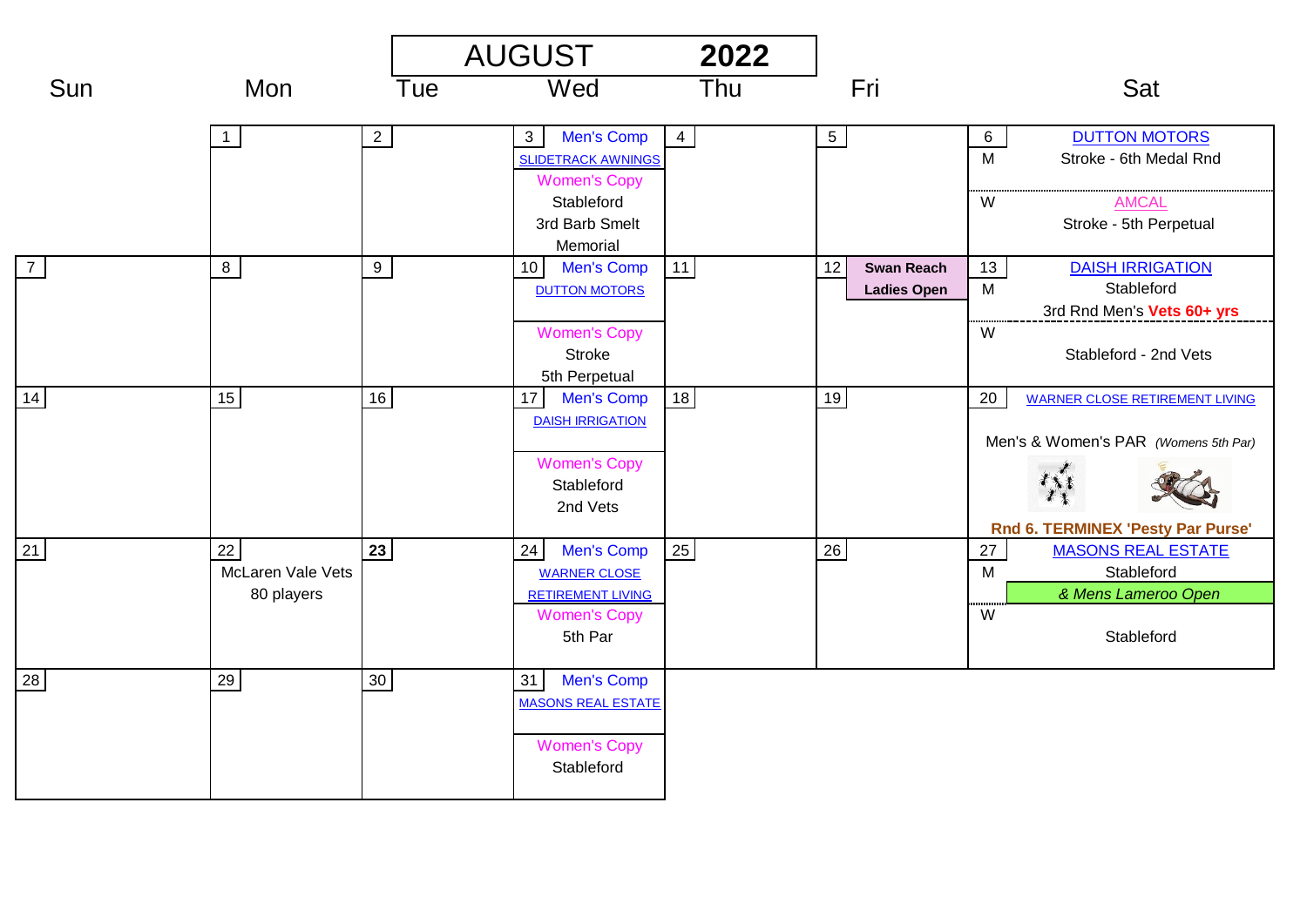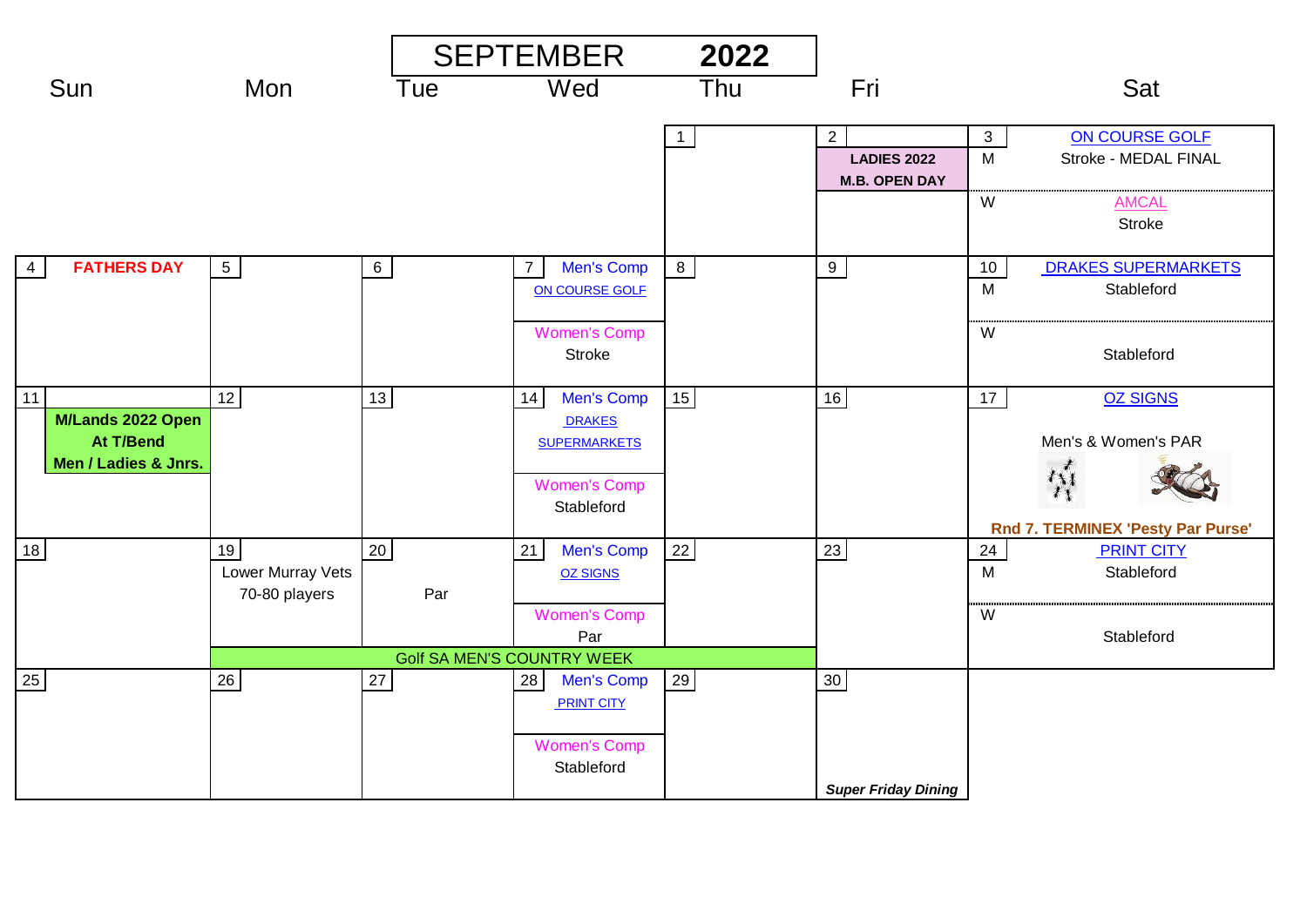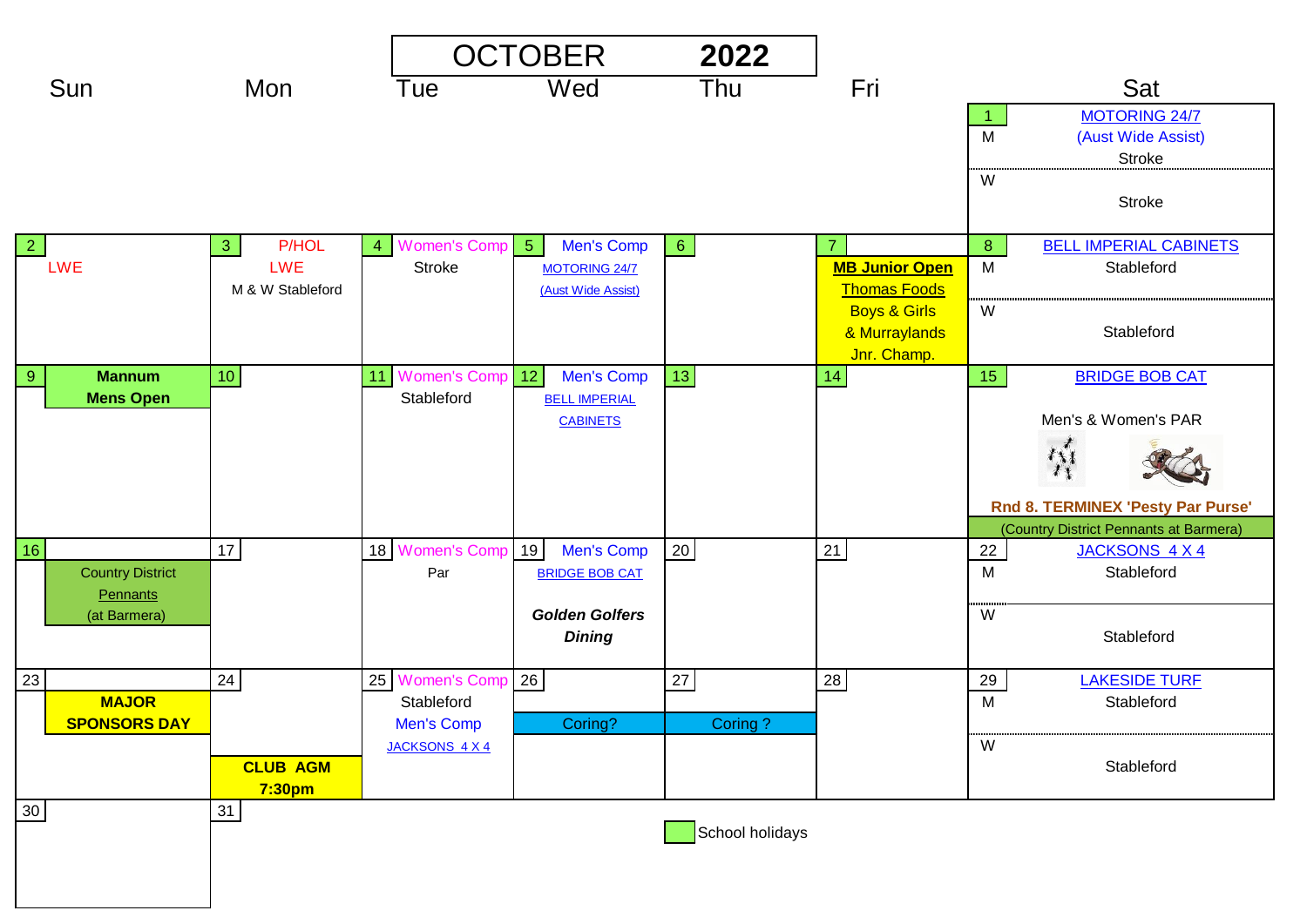|                                             |                     |                                        | <b>NOVEMBER</b><br>2022                                             |                |                |                                                                                                      |  |
|---------------------------------------------|---------------------|----------------------------------------|---------------------------------------------------------------------|----------------|----------------|------------------------------------------------------------------------------------------------------|--|
| Sun                                         | Mon                 | Tue                                    | Wed                                                                 | Thu            | Fri            | Sat                                                                                                  |  |
|                                             |                     | MELB CUP DAY 2<br><b>Cup Luncheon</b>  | Men's Comp<br><b>LAKESIDE TURF</b>                                  | 3 <sup>2</sup> | $\overline{4}$ | <b>TOTAL WORK FORCE SOLUTIONS</b><br>$\sqrt{5}$<br>M<br>Stroke<br>W<br><b>Stroke</b>                 |  |
| 6                                           | $\overline{7}$      | 8 Women's Comp<br>Stroke               | 9<br>Men's Comp<br><b>TOTAL WORK</b><br><b>FORCE SOLUTIONS</b>      | 10             | 11             | <b>COREY DAHLITZ PLUMBING</b><br>12<br>M<br>Stableford<br>W<br>Stableford                            |  |
| 13                                          | 14<br>Southern Vets | 15 Women's Comp 16<br>Stableford       | Men's Comp<br><b>COREY DAHLITZ</b><br><b>PLUMBING</b>               | 17             | 18             | <b>MURRAY MACHINING SHEDS</b><br>19<br>Men's & Women's PAR<br>桥<br>Rnd 9. TERMINEX 'Pesty Par Purse' |  |
| 20                                          | 21                  | 22 Women's Comp<br>Par                 | 23<br>Men's Comp<br><b>MURRAY MACHINING</b><br><b>SHEDS</b>         | 24             | 25             | <b>MURDOCH INSUREINVEST</b><br>26<br>Stableford<br>M<br>W<br>Stableford                              |  |
| 27<br><b>HAM &amp; TURKEY</b><br><b>DAY</b> | 28                  | 29 Women's Comp<br>4 BBB<br><b>TBC</b> | 30 <sup>°</sup><br>Men's &<br><b>MURDOCH</b><br><b>INSUREINVEST</b> |                |                |                                                                                                      |  |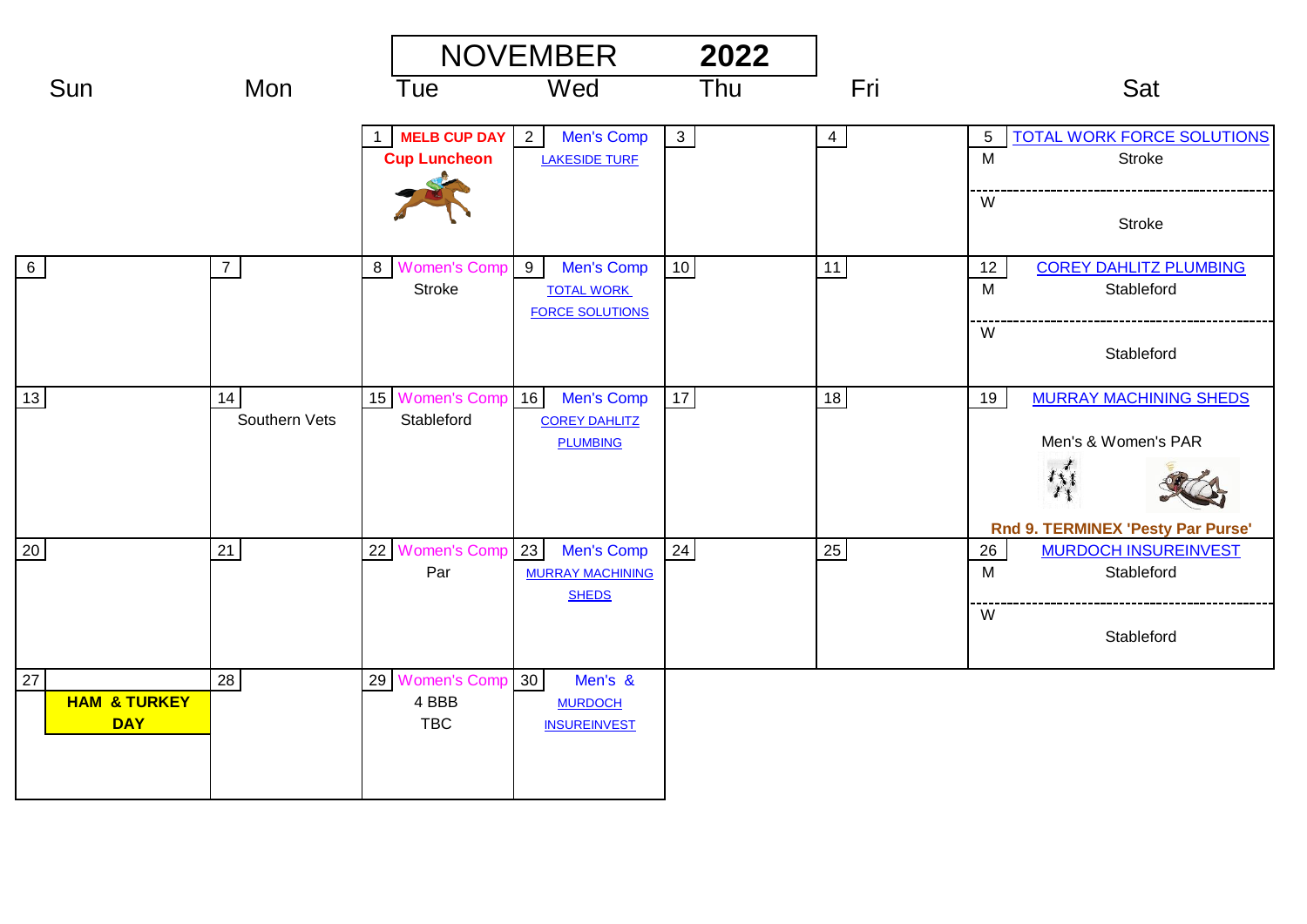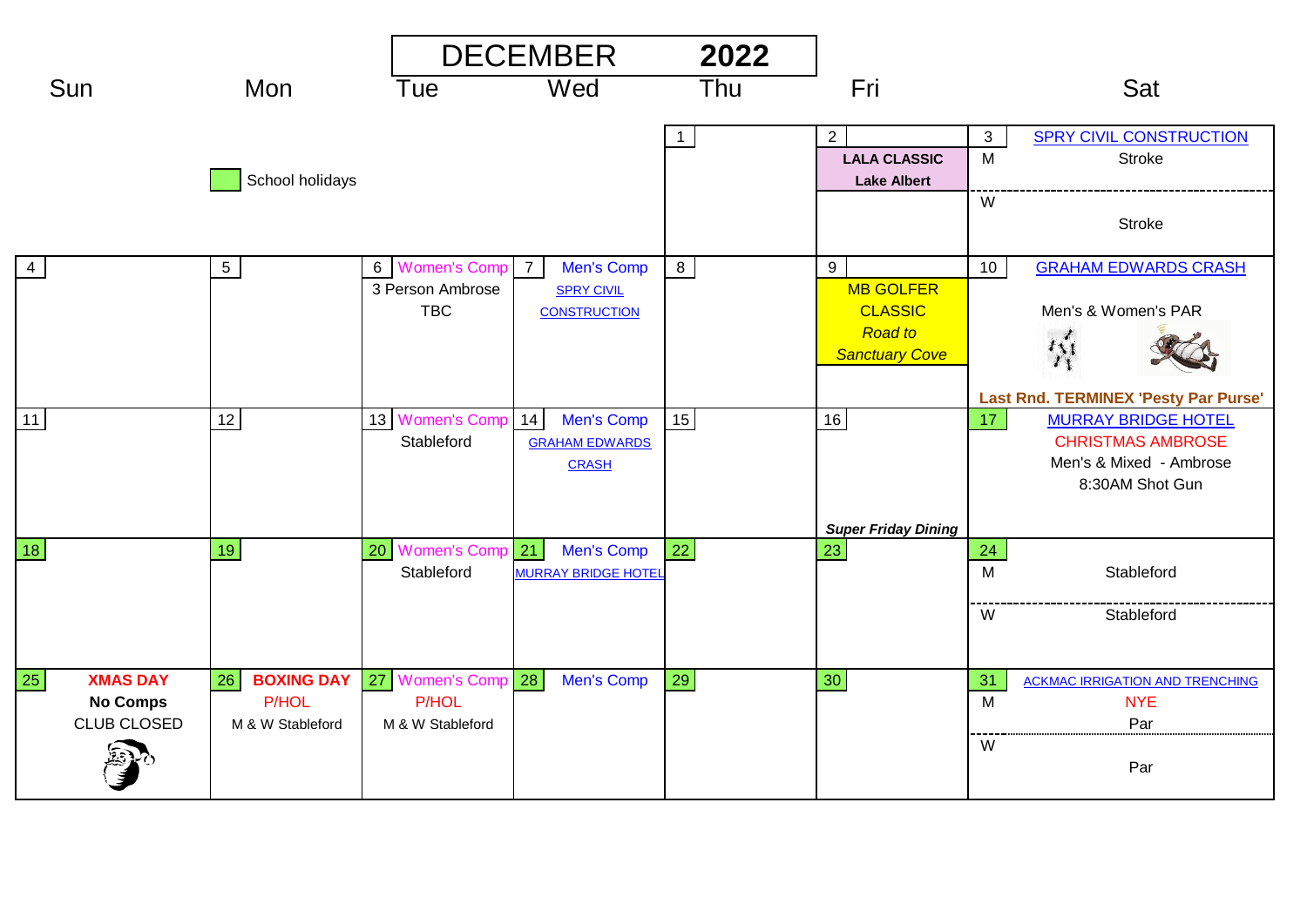|                |              |                                                         | <b>JANUARY</b><br>2023                                                                  |                                                                               |                |                          |                                                            |
|----------------|--------------|---------------------------------------------------------|-----------------------------------------------------------------------------------------|-------------------------------------------------------------------------------|----------------|--------------------------|------------------------------------------------------------|
| Sun            | Mon          | Tue                                                     | Wed                                                                                     | Thu                                                                           | Fri            |                          | Sat                                                        |
|                | $\mathbf{2}$ | <b>Women's Comp</b><br>3 <sup>°</sup><br>Stableford     | <b>Men's Comp</b><br>$\overline{4}$<br><b>ACKMAC IRRIGATION</b><br><b>AND TRENCHING</b> | 5 <sub>1</sub>                                                                | 6 <sup>°</sup> | $\overline{7}$<br>M<br>W | <b>KOOKABURRA HOMES</b><br>Stroke                          |
| 8 <sup>°</sup> | 9            | <b>Women's Comp</b><br>10 <sub>1</sub><br>Stableford    | 11<br>Men's Comp<br><b>KOOKABURRA HOMES</b>                                             | $12$                                                                          | $13$           | 14<br>M                  | <b>Stroke</b><br>JOE RAMSAY SAUNDERS LAWYERS<br>Stableford |
| 15             | 16           | <b>Women's Comp</b><br>17<br>Stableford                 | 18<br>Men's Comp<br><b>JOE RAMSAY</b><br><b>SAUNDERS LAWYERS</b>                        | 19                                                                            | 20             | W<br>21<br>M             | Stableford<br><b>DRAKES SUPERMARKETS</b><br>Par            |
| 22             | 23           | Women's Comp 25<br>24                                   | Men's Comp                                                                              | 26                                                                            | 27             | W<br>28                  | Par<br>ON COURSE GOLF                                      |
|                |              | Par                                                     | <b>DRAKES</b><br><b>SUPERMARKETS</b>                                                    | <b>AUSTRALIA DAY</b><br><b>BBQ</b><br>Mens & Womens<br>Stableford<br>Time TBC |                | $\overline{M}$<br>W      | Stableford<br>Stableford                                   |
| 29             | 30           | 31 Women's Comp<br>Pinehurst<br>Foursomes<br><b>TBC</b> |                                                                                         |                                                                               |                | School holidays          |                                                            |